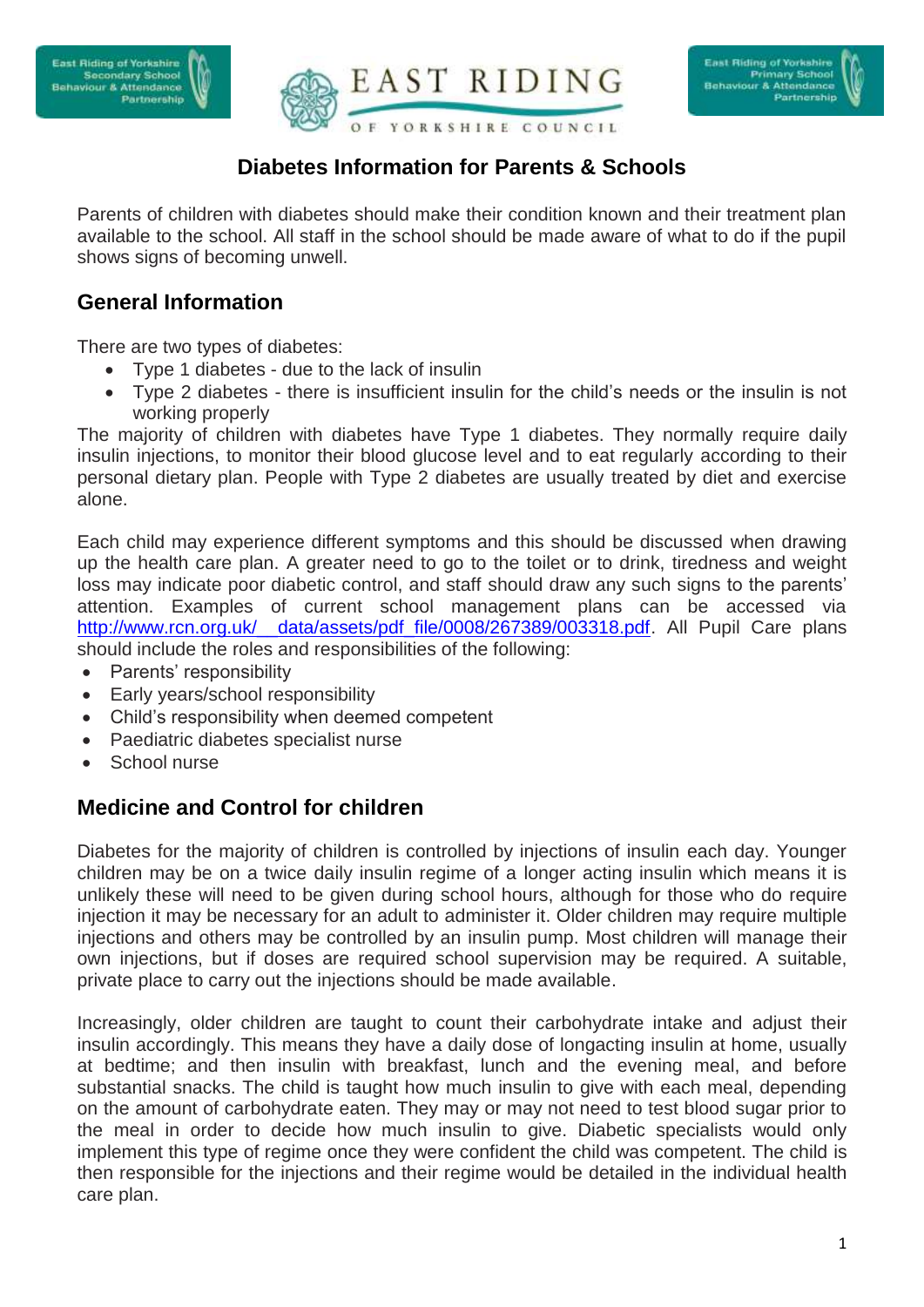Children with diabetes need to ensure their blood glucose levels remain stable which may require checking their levels by taking a small sample of blood and using a monitor at regular intervals. They may need to do this during the school lunch break, before PE or more regularly if their insulin needs adjusting. Older children should be able to do this themselves and will simply need a suitable place to do so. However younger children may need adult supervision to carry out the test and/or interpret their blood glucose test results.

When staff agree to supervise blood glucose tests or administer insulin injections, they must be trained by an appropriate health professional. Administering injections is a matter for personal preference and no member of staff will be expected to carry out this task without full training and their consent.

Children with diabetes need to be allowed to eat regularly during the day. This could include eating snacks during class-time or prior to exercise. Schools may need to make special arrangements for pupils with diabetes if they have staggered lunchtimes. If a meal or snack is missed, or after strenuous activity, the child may experience a hypoglycaemic episode (a hypo) during which blood glucose level fall too low. Staff in charge of physical education or other physical activity sessions should be aware of the need for children with diabetes to have glucose tablets or a sugary drink to hand.

Staff should be aware that the following symptoms, either individually or combined, may be indicators of low blood sugar – a **hypoglycaemic reaction** (hypo) in a child with diabetes:

- Hunger
- Sweating
- Drowsiness
- Lethargy
- Pallor
- Glazed eyes
- Shaking or trembling
- Lack of concentration
- **•** Irritability
- Headache
- Mood changes, especially angry or aggressive behaviour

Each child may experience different symptoms and this should be discussed when drawing up a health care plan.

Some children may experience **hyperglycaemia** (high glucose level) and have a greater than usual need to go to the toilet or to drink. Tiredness and weight loss may indicate poor diabetic control, and staff will naturally wish to draw any such signs to the parents' attention. If the child is unwell, vomiting or has diarrhoea this can lead to dehydration. If the child is giving off a smell of pear drops or acetone on their breath, this may be a sign of ketosis and dehydration and the child will need urgent medical attention.

Any illness, even a cough or a cold can affect a child's diabetes control and extra attention should be paid to a child with diabetes if they are unwell.

Information and photographs of children with diabetes should be placed on staff information boards throughout the school.